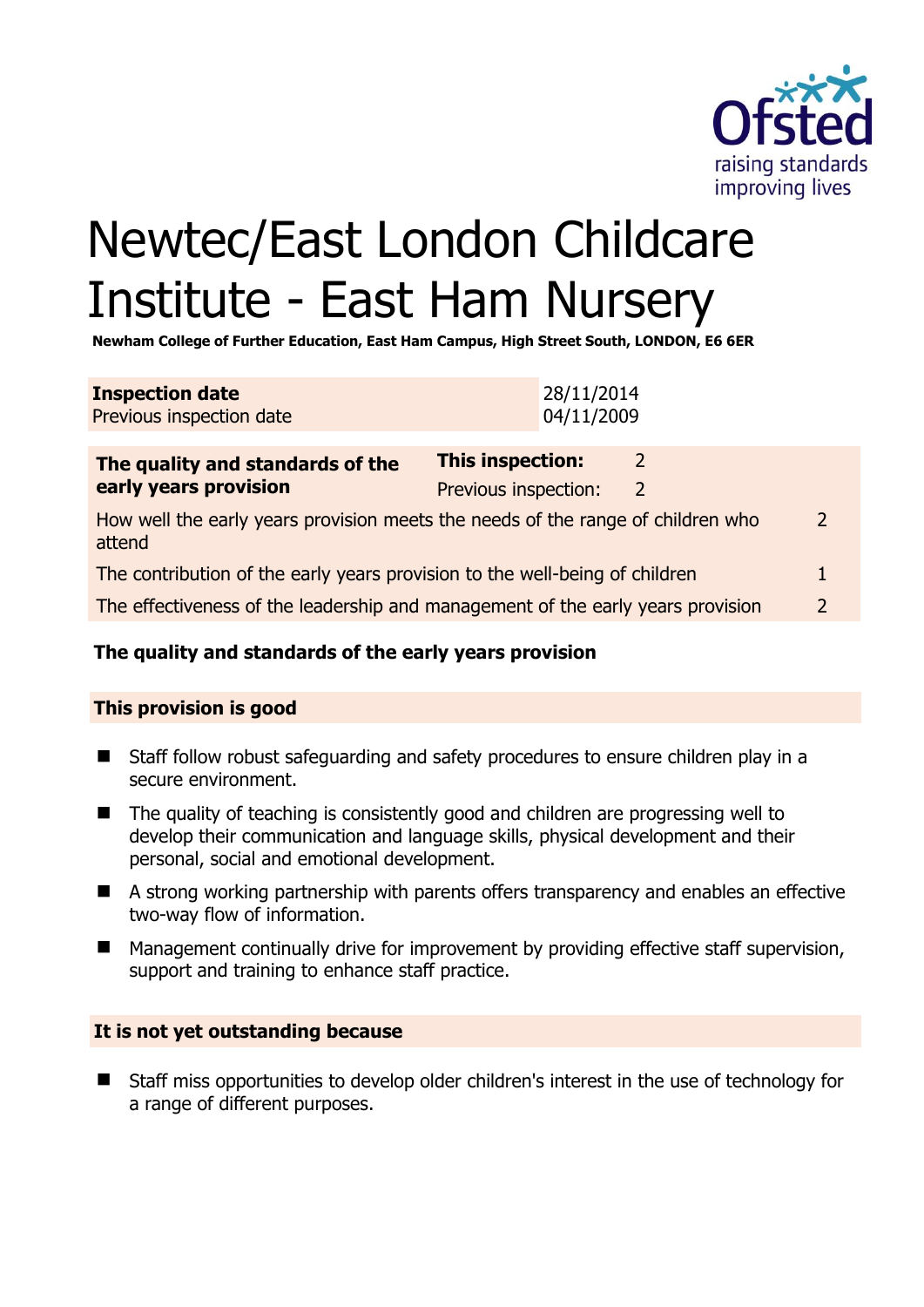### **Information about this inspection**

Inspections of registered early years provision are:

- $\bullet$  scheduled at least once in every inspection cycle the current cycle ends on 31 July 2016
- scheduled more frequently where Ofsted identifies a need to do so, for example where provision was previously judged inadequate
- **•** brought forward in the inspection cycle where Ofsted has received information that suggests the provision may not be meeting the legal requirements of the Early Years Foundation Stage or where assessment of the provision identifies a need for early inspection
- **•** prioritised where we have received information that the provision is not meeting the requirements of the Early Years Foundation Stage and which suggests children may not be safe
- scheduled at the completion of an investigation into failure to comply with the requirements of the Early Years Foundation Stage.

#### **Inspection activities**

■ outdoor play area, sampled children's assessment records and planning The inspector observed activities, the quality of teaching in the playrooms and documentation.

 $\blacksquare$ The inspector held a meeting with the manager to assess the suitability and qualifications of staff, and management's knowledge and understanding of the requirements of the Early Years Foundation Stage.

- $\blacksquare$ The inspector held discussion with staff about their role in meeting the learning and development, and the safeguarding and welfare needs of children.
- The inspector took account of the views of parents.
- The inspector conducted a joint observation with the lead practitioner and deputy manager.

**Inspector** 

Martina Mullings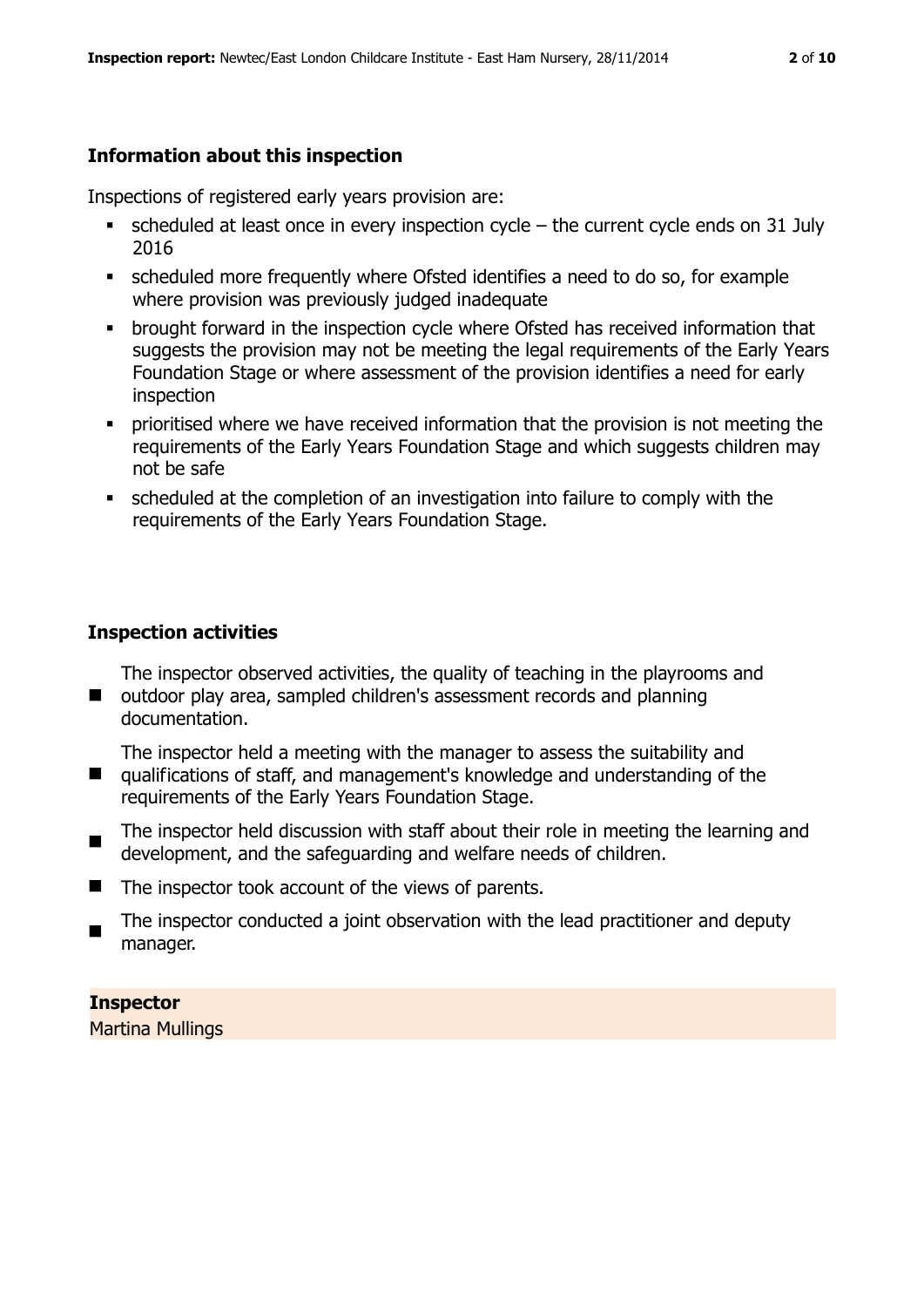# **Full report**

#### **Information about the setting**

Newtec East London Childcare Institute (East Ham Nursery) is one of four nurseries run by Newtec. The nursery registered in 2009. It operates from a purpose-built building and is situated on the site of East Ham Further Education College, East Ham Campus, in the London Borough of Newham. The nursery serves the students and the college staff on site. Areas used by the nursery include four childcare rooms and access to toilets, kitchen/staff room and a parent's room in the main building, and a separate baby unit in the grounds. All children access a secure enclosed outdoor area for play. The nursery is open each weekday, from 8pm to 6pm, for 50 weeks of the year. The nursery is registered on the Early Years Register. There are currently 85 aged from three months to five years on roll; most attend on a part-time basis. The provider receives funding for the provision of free early education for children aged two-, three-, and four years old. It supports children with special educational needs and/or disabilities and children who are learning to speak English as an additional language. The nursery employs 21 members of staff. All hold appropriate early years qualifications from level 2 to level 6.

# **What the setting needs to do to improve further**

#### **To further improve the quality of the early years provision the provider should:**

**I** improve opportunities for older children to develop their understanding and use of technology-based resources.

#### **Inspection judgements**

#### **How well the early years provision meets the needs of the range of children who attend**

Staff have a good understanding of the Early Years Foundation Stage; as a result, they create a stimulating learning environment. Furthermore, staff demonstrate a positive attitude towards learning by presenting children's activities in an interesting and enthusiastic manner. Staff ensure the space within the nursery is well organised. Therefore, children have the freedom to freely explore and experiment with a wide range of resources, which staff sensitively store at children's level. Consequently, this helps to promote children's independent learning skills and self-confidence.

Children make strong progress in all areas of development and learning from their initial starting points on entry. Through the current process of observing children's progress, staff also plan well together and assess children's growing skills and achievement effectively. Staff complete the progress check for two-years-old children and the use of an online monitoring system helps staff to identify any underachievement in children's learning, and to plan their next steps in learning. Staff understand how children learn and know how to respond to their interests when engaged in spontaneous activities.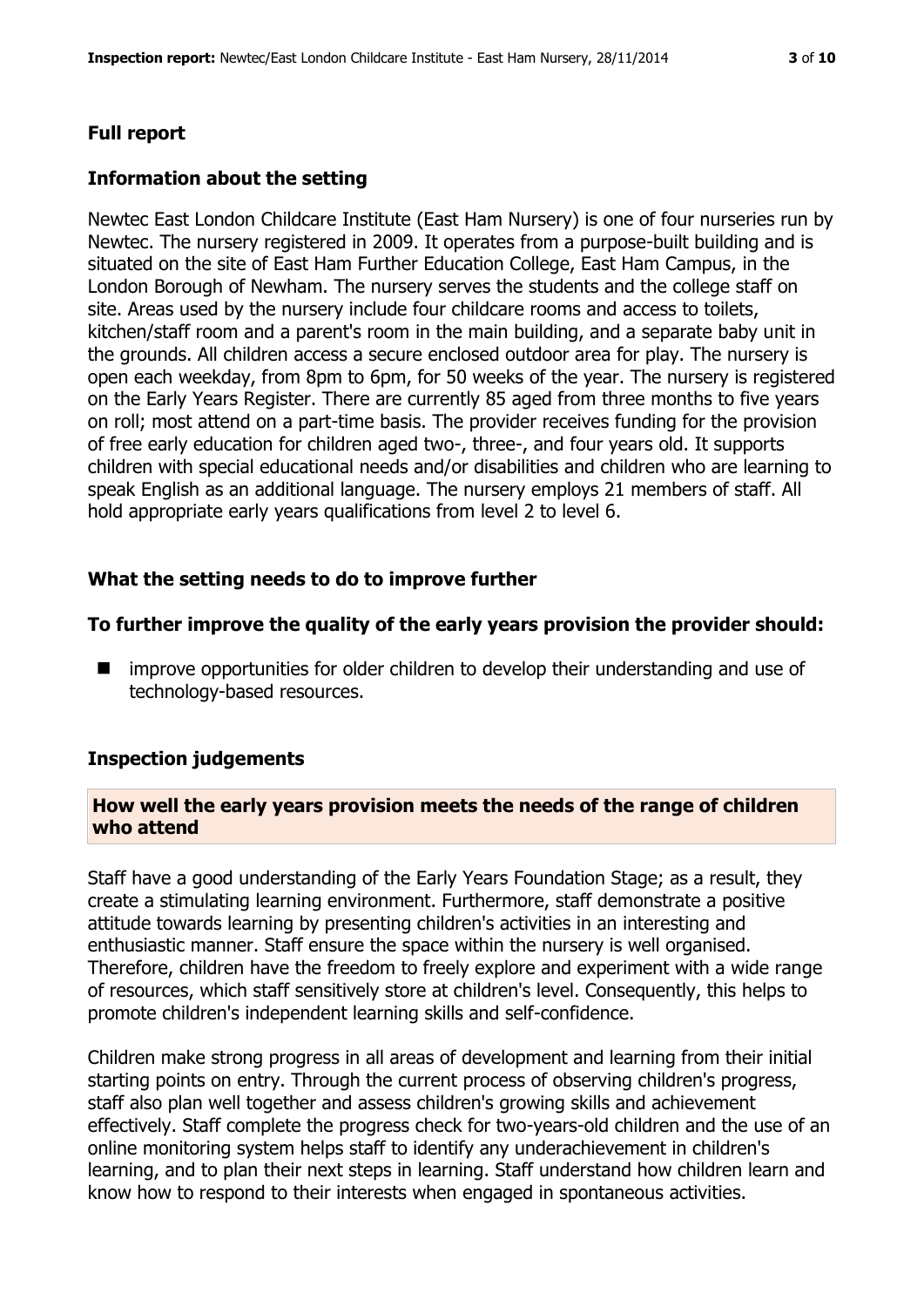Staff support babies well as they explore with age-appropriate musical resources and sensory experiment. Older children listen with enjoyment as staff read them stories and they have the ability to retell the stories or to follow up with discussion. The use of language and effective questioning techniques by staff promotes children's communication and language skills, and challenges their thinking. The children enjoy singing action songs, as they excitedly join in with the movements. Staff provide opportunities for physical development. As a result, children develop their fine and gross motor skills, as well as their hand and eye coordination. Staff maximise every opportunity to develop children's understanding of mathematics, for example, through discussions on size, shape, colour and counting. Additionally, staff encourage children to develop their creative and imaginative skills through play. Consequently, children are acquiring the necessary skills in preparation for their next stage of learning.

Staff provide children with a range of technological resources. However, they miss opportunities at times, to encourage older children to develop their interests further in the use technology for learning. Nevertheless, staff teaching does enhance children's awareness of the wider world in which they live. As a result, children learn about nature, people, community, culture and religion. For example, the outdoor area is set up by staff to encourage children to learn about nature, such as birds and mini-beast. Furthermore, staff promote children's awareness of different religions, for example, they took children recently to visit a mosque.

#### **The contribution of the early years provision to the well-being of children**

Children thoroughly enjoy being at the nursery. As a result, they settle very quickly on arrival. There is a very good balance between adult-led and child-initiated play. Staff implement the key-person system extremely well, in order to help children to form close attachments and relationships with their key person and other children. This further helps staff to be familiar with each child's needs and background. The highly committed staff effectively role model good behaviour and interact with the children well. As a result, children's behaviour is consistently good. They display kindness and caring attitudes towards staff and other children. They play collaboratively together, share and take turn to use the resources.

Staff implement robust safety measures and provide a clean, secure and exciting environment that enables excellent learning opportunities for all children. Staff teach children to recognise potential risks and dangers in order to avoid accidents. As a result, children gradually learn to take responsibility for their own safety. The effective promotion of children's independence and self-help skills by staff, mean that children are highly confident, they take ownership for their own work and they are prepared well for school.

Staff effectively promote a healthy lifestyle. As a result, the children benefit from daily outdoor play and fresh air. Qualified staff provide healthy snacks and meals in the college restaurant. Staff carefully monitor children's lunches and use specific placemats to identify any known allergies and dietary requirements. Staff effectively teach children about the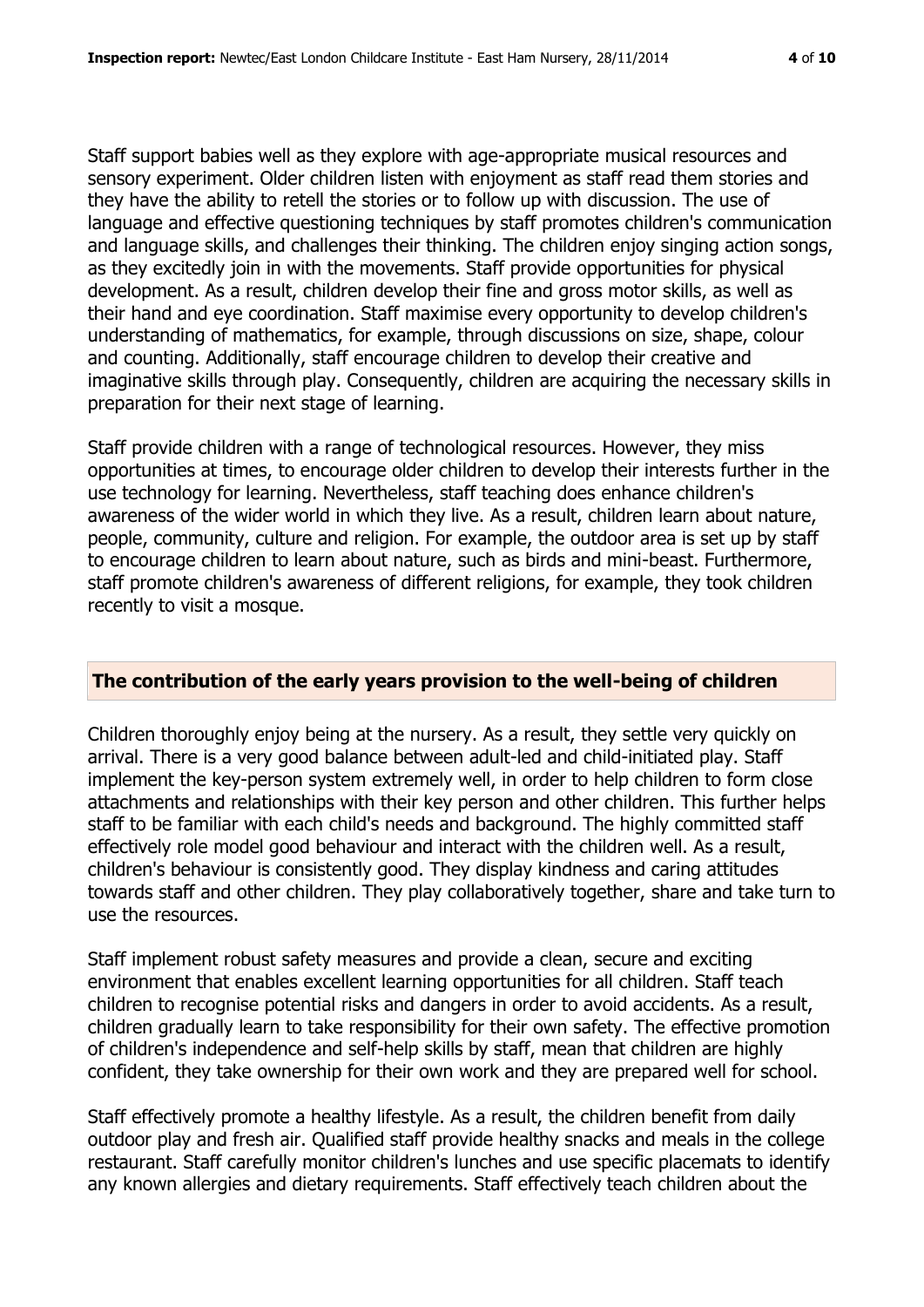importance of good hygiene practices. For example, they encourage children to wash their hands after using the toilet, and before and after eating food. Staff ensure babies and the younger children sleep comfortably, as they rest and follow their home routine.

#### **The effectiveness of the leadership and management of the early years provision**

Management and staff work to ensure that all legal safeguarding and welfare requirements of the Early Years Foundation Stage are met. Effective implementation of the policies and procedures by staff ensure they protect and support children well. Robust safeguarding procedures are in place and understood by all those who work with the children. Management undertake Disclosure Barring and Service checks as part of their thorough recruitment process. This ensures children are only cared for by suitable staff in order to help safeguard their welfare. Paediatric first-aid trained staff are always present in the nursery and staff complete an internal and external risk assessment when required. In addition to the security intercom at the nursery door, there is also the security service at the entrance of the building that allows only authorised individuals to the building. Staff are very alert and always check visitor's identification before entry to the nursery. Management implement effective e-safety measures to prevent access to unauthorised websites and to keep information records safe.

Staff morale is high and they work effectively together as a team to ensure the nursery runs smoothly on a day-to-day basis. The nursery manager have helped the experience staff to stay focus and motivated, by their passion for the development of children in their care. The manager oversees children's progress well and ensures staff help children to make good progress towards the early learning goals Staff meet frequently during team meetings, where they discuss each child's individual progress. This allows them to monitor accurately children's current stage of learning and to identify future planning opportunities.

The manager monitors staff teaching and performance effectively to help identify their areas of strength, development and any future training needs. The manager carries out induction for all new staff to help them become familiar with their roles, in order to help children to learn, develop and safeguarding their needs. The manager further provides ongoing staff supervision and annual appraisal. As a result, staff identify their own professional development and attend regular training, which enables them to have new ideas to include in planning. The manager plans to introduce peer-to-peer staff observation in order to share good practice. Staff reflect on their practice well as it allows them to consistently improvement and share ideas. For example, after attending a recent training course, staff feedback to others about ideas to improve the provision, such as setting up of a bug hotel for children to learn about mini-beast.

The staff have established excellent partnership with parents, for example, they share information through parents' evening, displays, questionnaires, newsletters, and daily feedback. Parents make a positive contribution to the nursery and sometimes participate in external trips. Staff provide parents with further opportunities to view their child's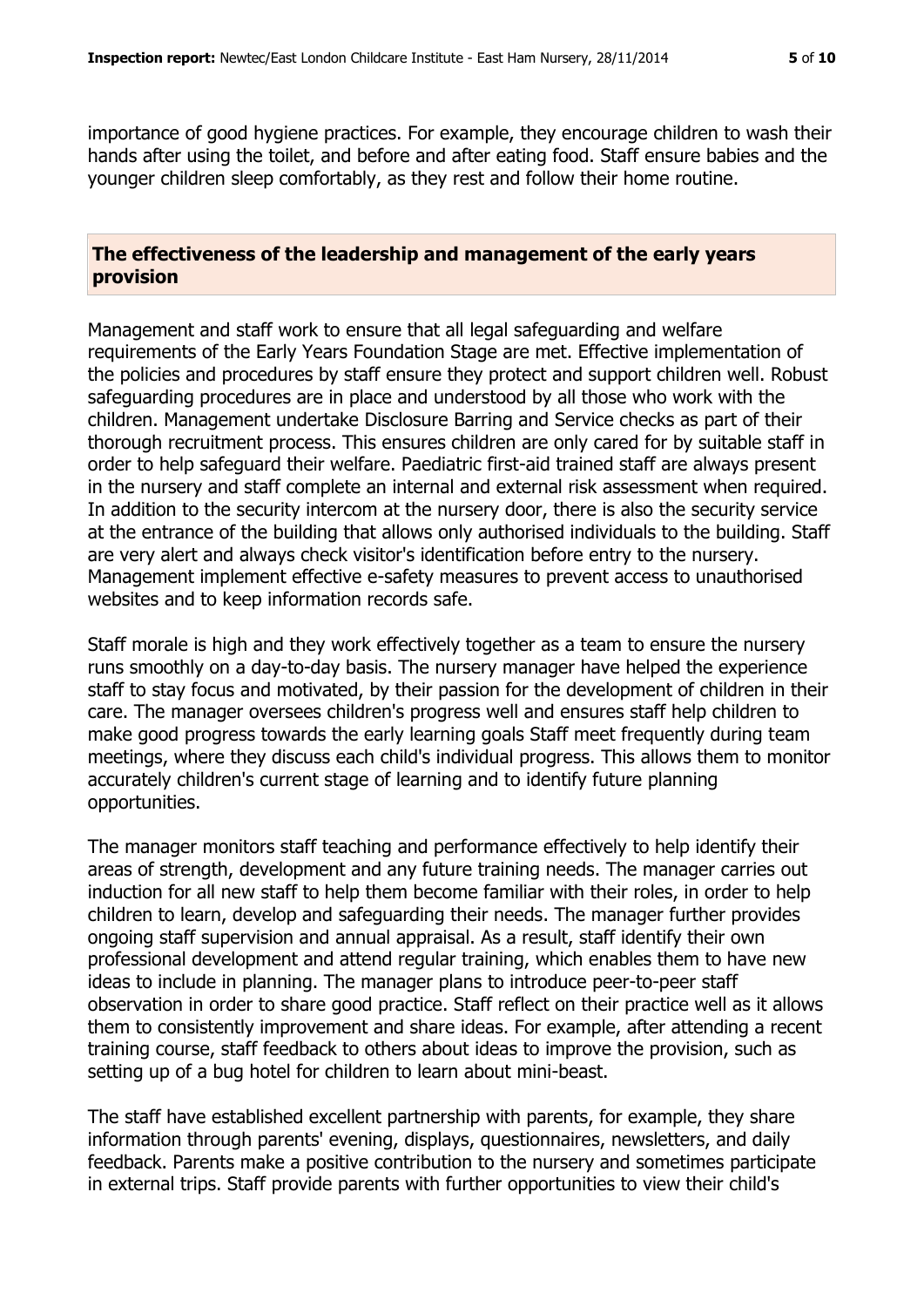learning records. Parents comment that staff offer a safe and loving environment for their children. The nursery manager and designated officer for special educational needs work closely with other professionals to ensure early intervention for children, if required. The use of individual educational plans help staff to support children with special educational needs and/or disabilities and children who are learning to speak English as an additional language. Additionally, the nursery management works closely with the local early years advisory teacher. As a result, management is reflective about its own achievements and is always looking for ways to improve further, which they identify clearly during their selfevaluation process.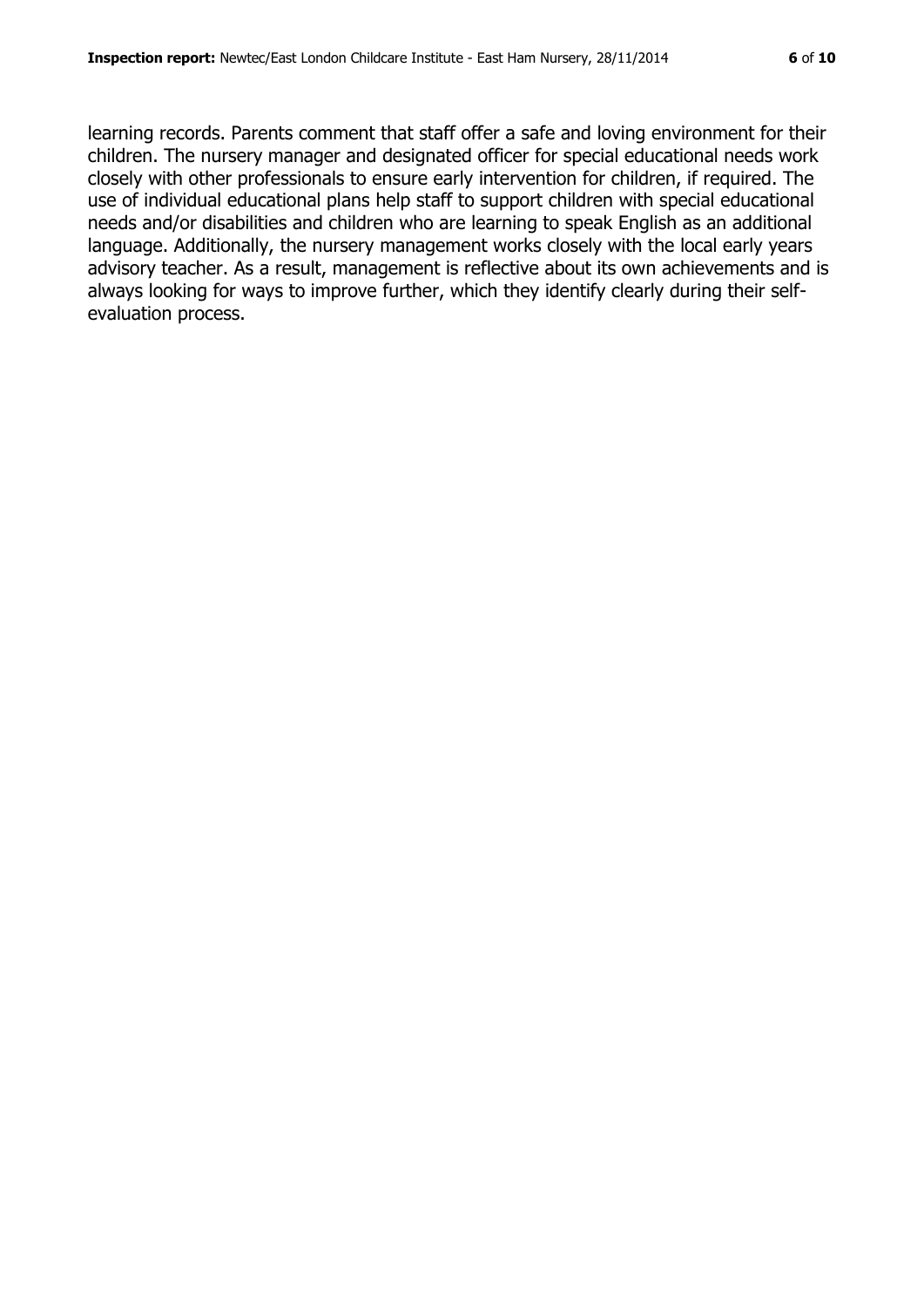# **What inspection judgements mean**

### **Registered early years provision**

| <b>Grade</b> | <b>Judgement</b>               | <b>Description</b>                                                                                                                                                                                                                                                                                                                                                                                |
|--------------|--------------------------------|---------------------------------------------------------------------------------------------------------------------------------------------------------------------------------------------------------------------------------------------------------------------------------------------------------------------------------------------------------------------------------------------------|
| Grade 1      | Outstanding                    | Outstanding provision is highly effective in meeting the needs<br>of all children exceptionally well. This ensures that children are<br>very well prepared for the next stage of their learning.                                                                                                                                                                                                  |
| Grade 2      | Good                           | Good provision is effective in delivering provision that meets<br>the needs of all children well. This ensures children are ready<br>for the next stage of their learning.                                                                                                                                                                                                                        |
| Grade 3      | <b>Requires</b><br>improvement | The provision is not giving children a good standard of early<br>years education and/or there are minor breaches of the<br>safeguarding and welfare requirements of the Early Years<br>Foundation Stage. We re-inspect nurseries and pre-schools<br>judged as requires improvement within 12 months of the date<br>of inspection.                                                                 |
| Grade 4      | Inadequate                     | Provision that is inadequate requires significant improvement<br>and/or enforcement action. The provision is failing to give<br>children an acceptable standard of early years education and/or<br>is not meeting the safeguarding and welfare requirements of<br>the Early Years Foundation Stage. It will be monitored and<br>inspected again within six months of the date of this inspection. |
| Met          |                                | There were no children present at the time of the inspection.<br>The inspection judgement is that the provider continues to<br>meet the requirements for registration.                                                                                                                                                                                                                            |
| Not met      |                                | There were no children present at the time of the inspection.<br>The inspection judgement is that the provider does not meet<br>the requirements for registration.                                                                                                                                                                                                                                |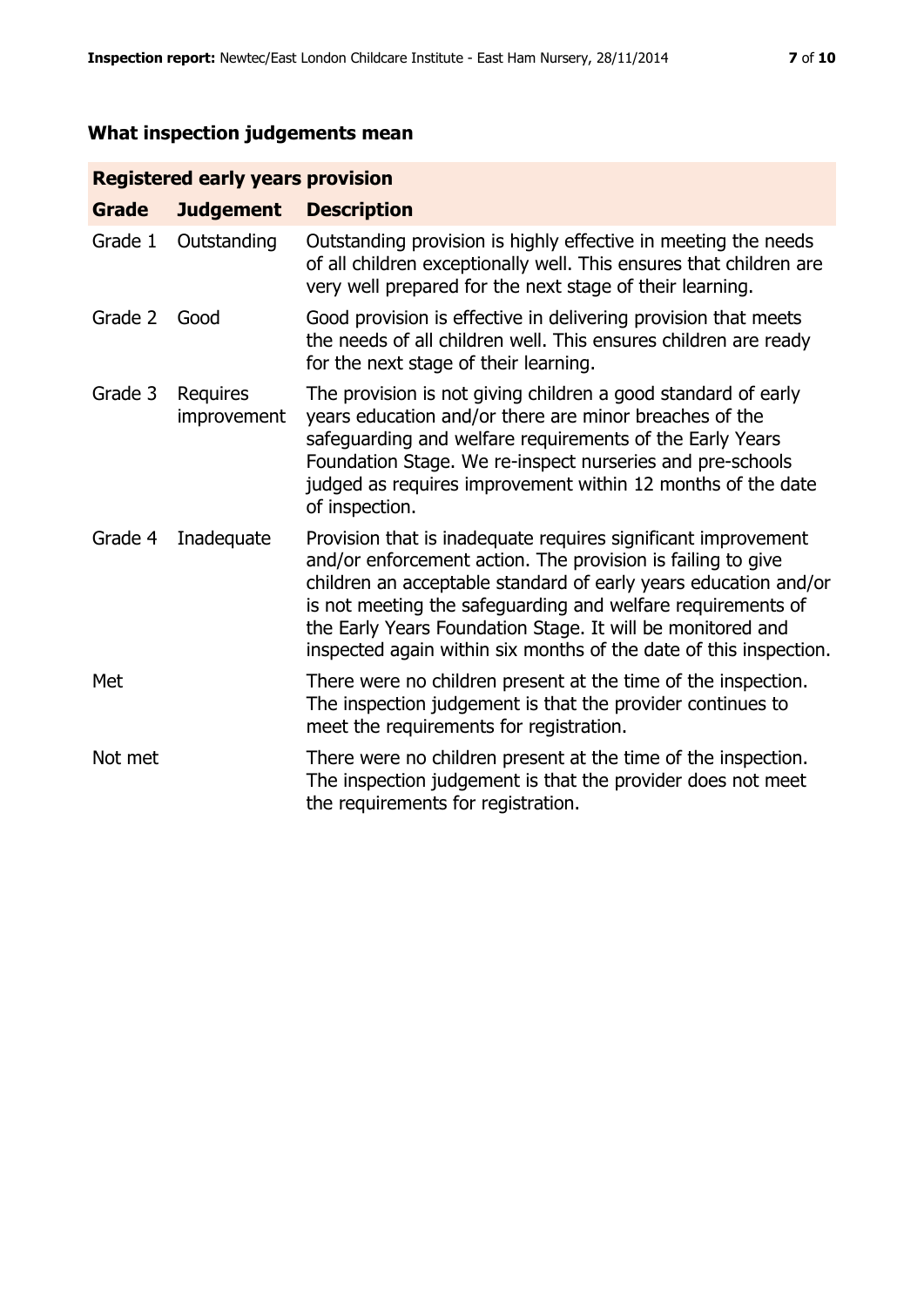#### **Inspection**

This inspection was carried out by Ofsted under sections 49 and 50 of the Childcare Act 2006 on the quality and standards of provision that is registered on the Early Years Register. The registered person must ensure that this provision complies with the statutory framework for children's learning, development and care, known as the Early Years Foundation Stage.

#### **Setting details**

| Unique reference number       | EY391328                           |
|-------------------------------|------------------------------------|
| <b>Local authority</b>        | Newham                             |
| <b>Inspection number</b>      | 830331                             |
| <b>Type of provision</b>      | Full-time provision                |
| <b>Registration category</b>  | Childcare - Non-Domestic           |
| Age range of children         | $0 - 5$                            |
| <b>Total number of places</b> | 57                                 |
| Number of children on roll    | 85                                 |
| <b>Name of provider</b>       | Newham Training & Education Centre |
| Date of previous inspection   | 04/11/2009                         |
| <b>Telephone number</b>       | 02082574292                        |

Any complaints about the inspection or the report should be made following the procedures set out in the guidance *'Complaints procedure: raising concerns and making complaints* about Ofsted', which is available from Ofsted's website: www.ofsted.gov.uk. If you would like Ofsted to send you a copy of the guidance, please telephone 0300 123 4234, or email enquiries@ofsted.gov.uk.

#### **Type of provision**

For the purposes of this inspection the following definitions apply:

Full-time provision is that which operates for more than three hours. These are usually known as nurseries, nursery schools and pre-schools and must deliver the Early Years Foundation Stage. They are registered on the Early Years Register and pay the higher fee for registration.

Sessional provision operates for more than two hours but does not exceed three hours in any one day. These are usually known as pre-schools, kindergartens or nursery schools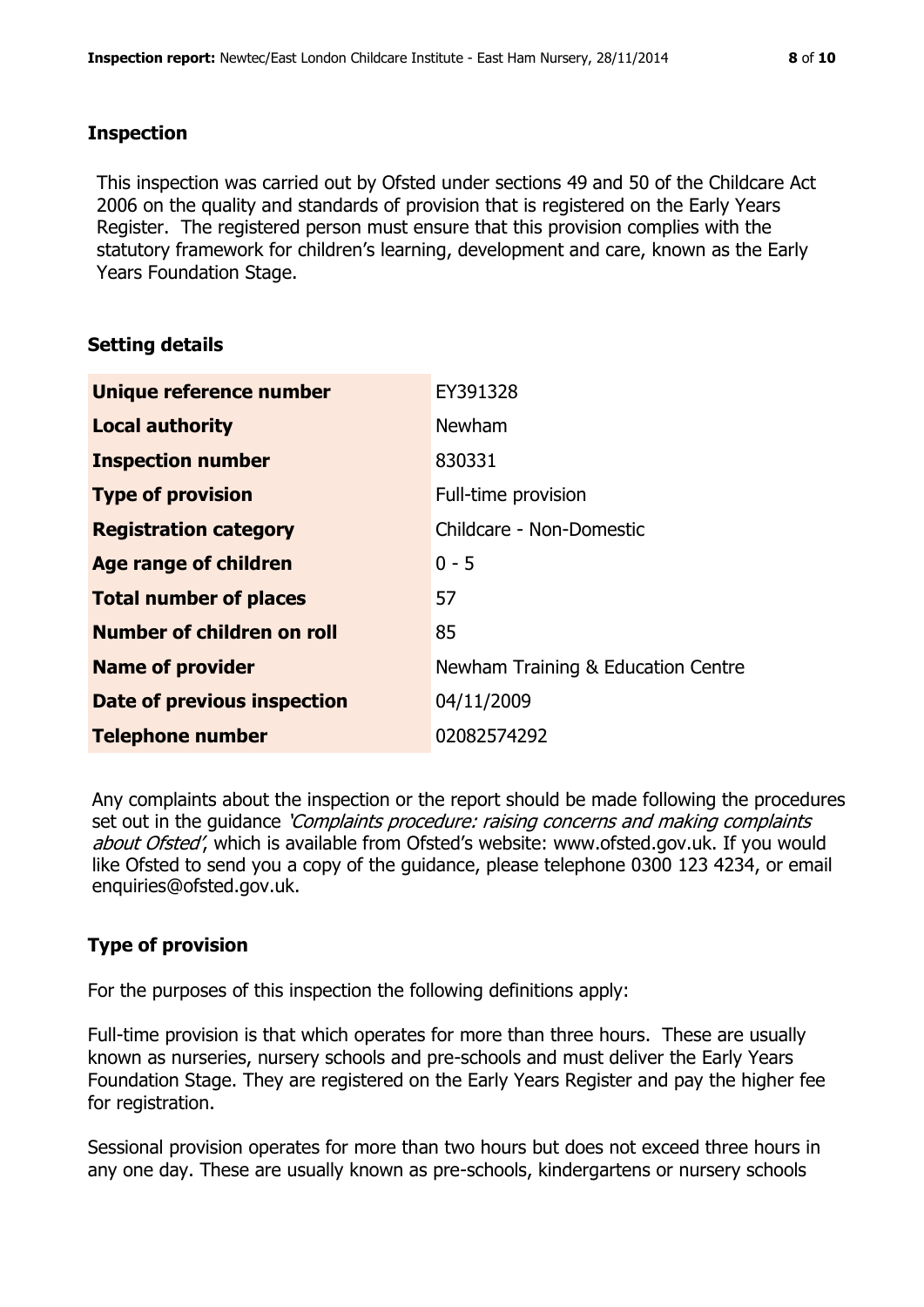and must deliver the Early Years Foundation Stage. They are registered on the Early Years Register and pay the lower fee for registration.

Childminders care for one or more children where individual children attend for a period of more than two hours in any one day. They operate from domestic premises, which are usually the childminder's own home. They are registered on the Early Years Register and must deliver the Early Years Foundation Stage.

Out of school provision may be sessional or full-time provision and is delivered before or after school and/or in the summer holidays. They are registered on the Early Years Register and must deliver the Early Years Foundation Stage. Where children receive their Early Years Foundation Stage in school these providers do not have to deliver the learning and development requirements in full but should complement the experiences children receive in school.